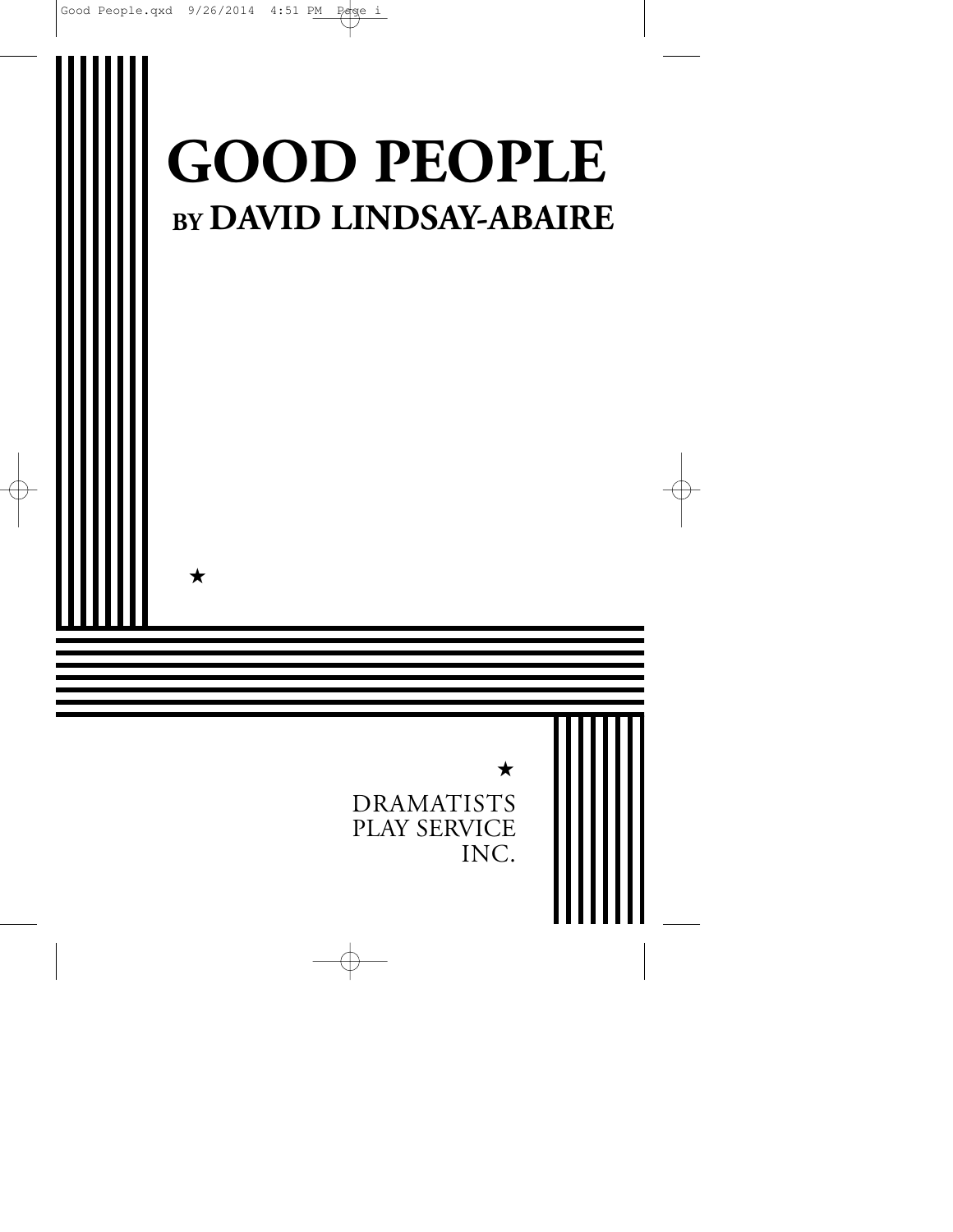### GOOD PEOPLE Copyright © 2012, David Lindsay-Abaire

### All Rights Reserved

CAUTION: Professionals and amateurs are hereby warned that performance of GOOD PEOPLE is subject to payment of a royalty. It is fully protected under the copyright laws of the United States of America, and of all countries covered by the International Copyright Union (including the Dominion of Canada and the rest of the British Commonwealth), and of all countries covered by the Pan-American Copyright Convention, the Universal Copyright Convention, the Berne Convention, and of all countries with which the United States has reciprocal copyright relations. All rights, including without limitation professional/amateur stage rights, motion picture, recitation, lecturing, public reading, radio broadcasting, television, video or sound recording, all other forms of mechanical, electronic and digital reproduction, transmission and distribution, such as CD, DVD, the Internet, private and file-sharing networks, information storage and retrieval systems, photocopying, and the rights of translation into foreign languages are strictly reserved. Particular emphasis is placed upon the matter of readings, permission for which must be secured from the Author's agent in writing.

The English language stock and amateur stage performance rights in the United States, its territories, possessions and Canada for GOOD PEOPLE are controlled exclusively by DRAMATISTS PLAY SERVICE, INC., 440 Park Avenue South, New York, NY 10016. No professional or nonprofessional performance of the Play may be given without obtaining in advance the written permission of DRAMATISTS PLAY SERVICE, INC., and paying the requisite fee.

Inquiries concerning all other rights should be addressed to William Morris Endeavor Entertainment, 1325 Avenue of the Americas, 15th Floor, New York, NY 10019. Attn: John Buzzetti.

### **SPECIAL NOTE**

Anyone receiving permission to produce GOOD PEOPLE is required to give credit to the Author as sole and exclusive Author of the Play on the title page of all programs distributed in connection with performances of the Play and in all instances in which the title of the Play appears for purposes of advertising, publicizing or otherwise exploiting the Play and/or a production thereof. The name of the Author must appear on a separate line, in which no other name appears, immediately beneath the title and in size of type equal to 50% of the size of the largest, most prominent letter used for the title of the Play. No person, firm or entity may receive credit larger or more prominent than that accorded the Author. The following acknowledgment must appear on the title page in all programs distributed in connection with performances of the Play:

GOOD PEOPLE was originally commissioned by the Manhattan Theatre Club (Lynne Meadow, Artistic Director; Barry Grove, Executive Producer) with funds provided by Bank of America and received its world premiere there on February 8, 2011.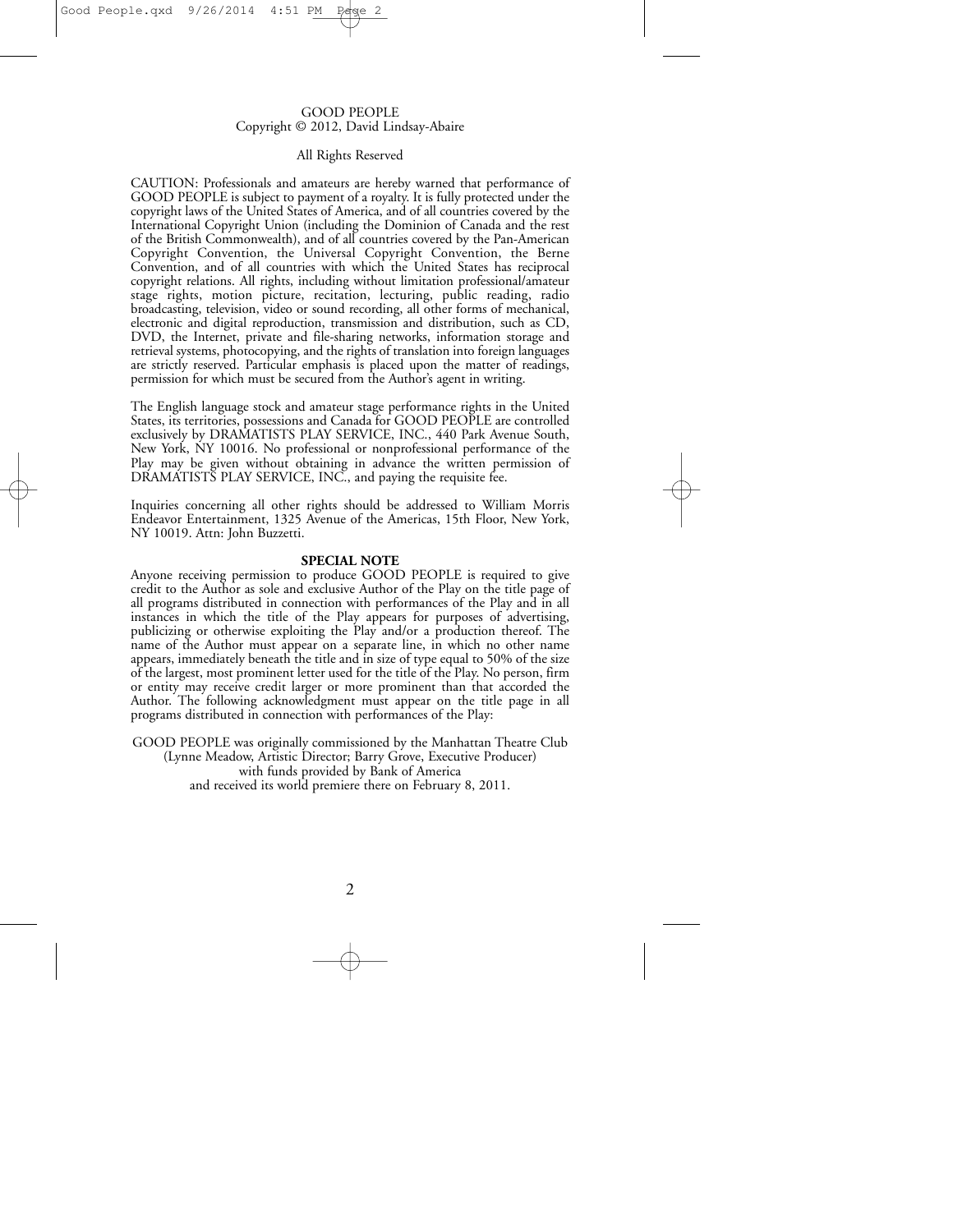GOOD PEOPLE received its world premiere at Manhattan Theatre Club (Lynne Meadow, Artistic Director; Barry Grove, Executive Producer) on February 8, 2011. It was directed by Daniel Sullivan; the scenic design was by John Lee Beatty; the costume design was by David Zinn; the lighting design was by Pat Collins; the sound design was by Jill BC Du Boff; the dialect coach was Charlotte Fleck; the production stage manager was Roy Harris; and the stage manager was Denise Yaney. The cast was as follows: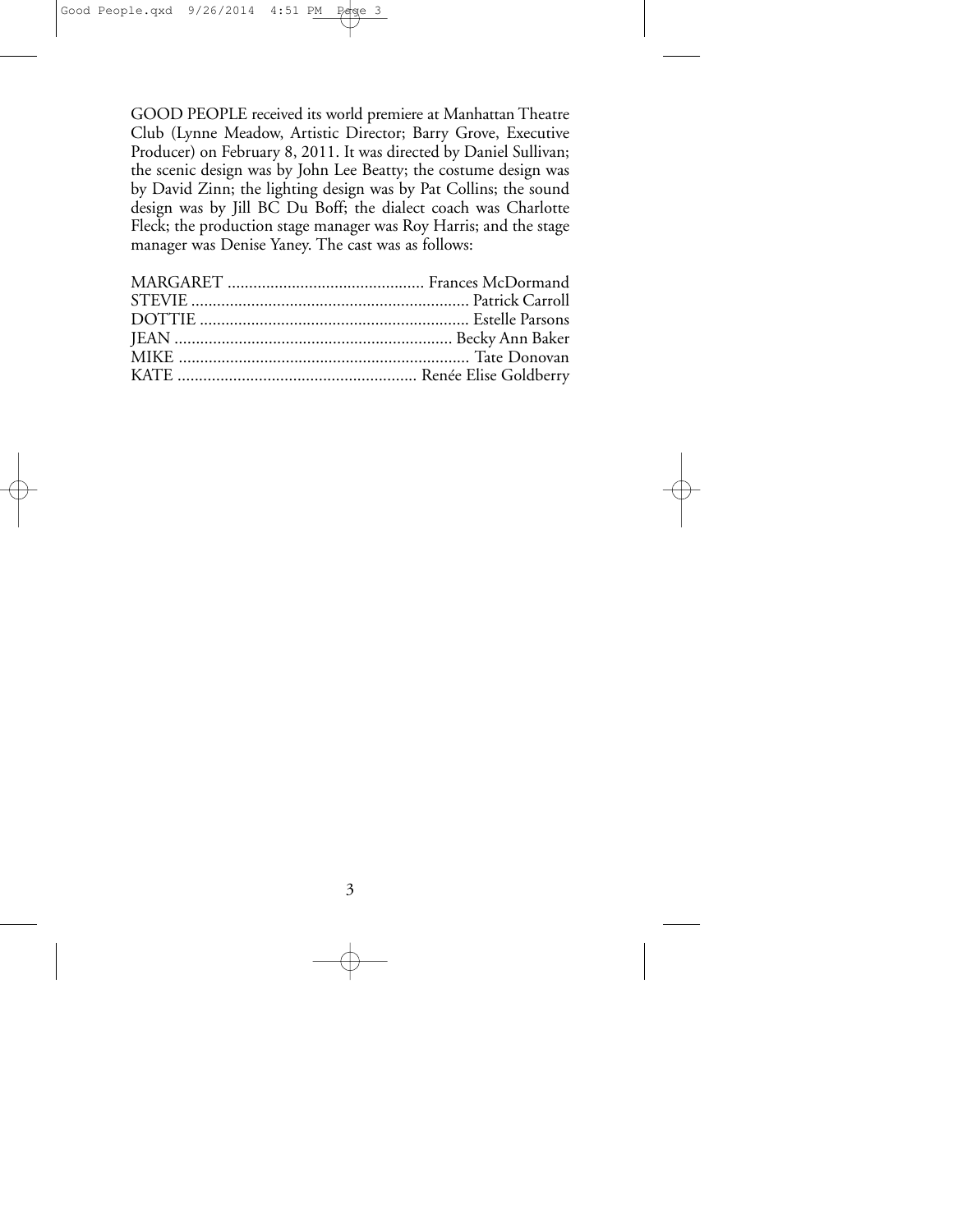### **CHARACTERS**

MARGARET — white, about fifty. STEVIE — white, late twenties. DOTTIE — white, mid-sixties. JEAN — white, about fifty. MIKE — white, about fifty. KATE — African-American, early thirties. Various offstage voices, probably prerecorded.

### **PLACE**

The play is set in South Boston's Lower End, and in Chestnut Hill, Massachusetts.

## **NOTES**

A slash ( / ) in the dialogue indicates the start of the next spoken line.

The name "Margie" is pronounced with a hard "g" in the middle, not a "j."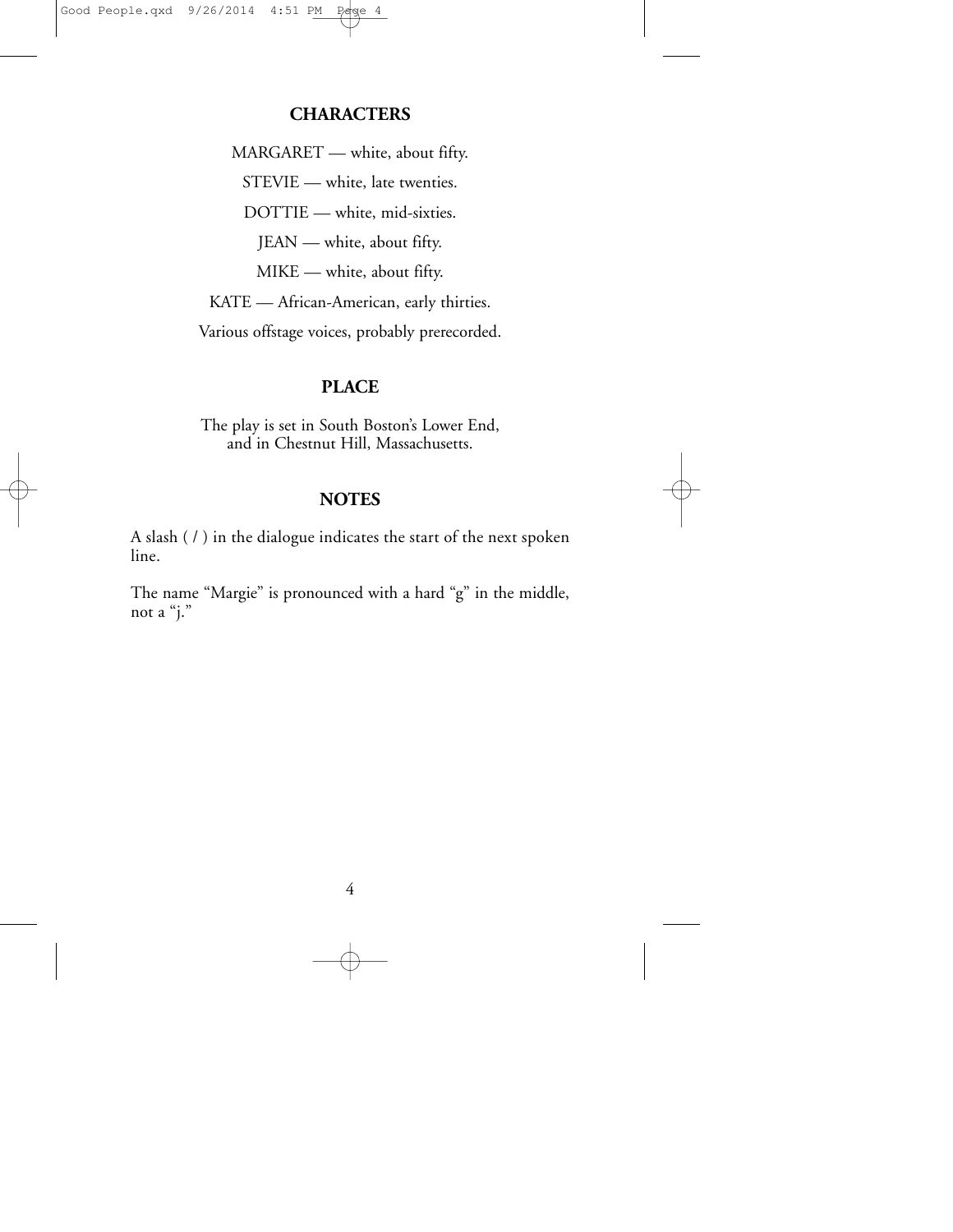# **GOOD PEOPLE**

## **ACT ONE**

## **Scene 1**

*South Boston, Massachusetts. The alley behind the Dollar Store. There's a dumpster back there, a rusty chair, and a door labeled "Dollar Store — Deliveries Only." The back door opens and Margaret, about fifty, comes out with Stevie, her manager, late twenties. Stevie carries a folder.*

MARGARET. Did she ever tell you the turkey story? Up at Flanagan's?

STEVIE. No.

MARGARET. When I worked up there, and she came in? She never told you that turkey story?

STEVIE. I don't think so.

MARGARET. She was pregnant with you. No, Jimmy actually she was pregnant with Jimmy — because it was near Christmas, and your father was locked up in Walpole again, so she didn't have any money for anything.

STEVIE. *(Offers her the rusty chair.)* You wanna sit down?

MARGARET. She had nothing. Except Saint Vincent de Paul's. Thank god for them. They used to give out toys at Christmas to the ones who couldn't afford it.

STEVIE. Margaret, listen for a / second —

MARGARET. *(But she keeps going.)* I don't think they did Christmas dinners though. And your grandmother had passed by then, so there was no dinner to go to. So your mother comes into Flanagan's, and she's out to here. *(Indicates belly.)* When's Jimmy's birthday?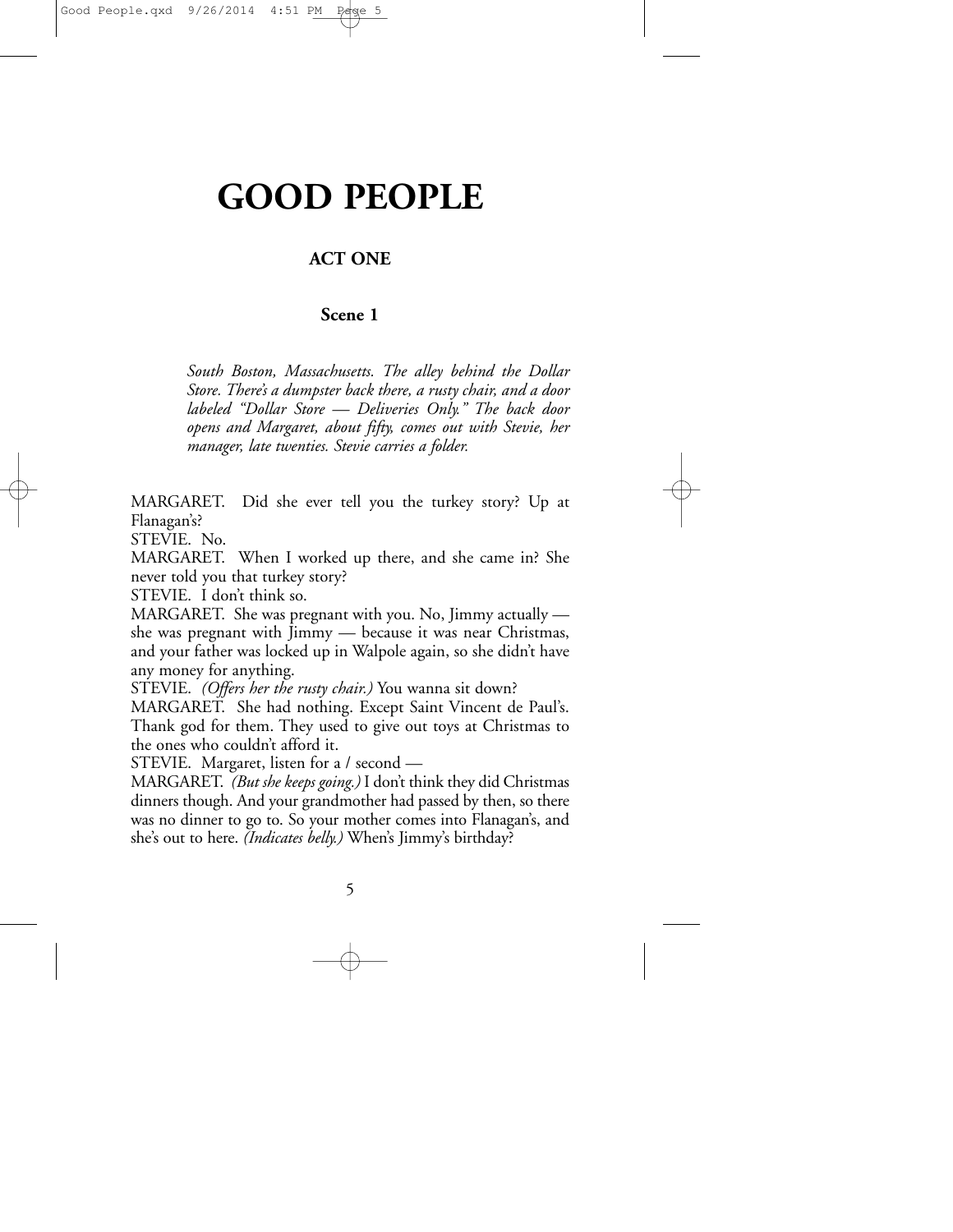STEVIE. January.

MARGARET. Right, so she's out to here, and in this *big* coat. Remember that blue coat she always wore?

STEVIE. Yeah.

MARGARET. And she's walking up and down the aisles, slipping things in the pockets — potatoes, and cans of cranberry sauce, cookies, because you guys gotta eat, right? So she comes waddling up to my register. And I'm like, "Hey Suzie, how are the kids?" And she doesn't wanna talk obviously, she's just trying to push through the line, "Oh, they're good, I was just looking for something, but you don't have it, so I'm gonna try someplace else." And then the turkey falls out of her coat. It hits the floor right between her legs. A turkey. Boom. And I swear to god, she didn't miss a beat. She looks up, real mad, and yells, "Who threw that bird at me?!" *(Really laughing now.)* Oh, we died. Everybody there. Ya had to laugh. "Who threw that bird at me?!" She was a funny sonofabitch. Pardon my French.

STEVIE. Look, Margaret —

MARGARET. God, she was funny. I think about her all the time. Your mother was a good lady. It's a lesson though. You're lucky you don't smoke. Too young, your mother.

STEVIE. Can we do this?

MARGARET. *(Beat.)* Sure. *(Moves to the chair.)* You gotta make them give you a real office, Stevie. Because these alley conferences? No way to run a business. It smells back here.

STEVIE. I know you don't wanna talk about why I brought / you out here —

MARGARET. No, I know. I was late, I'm sorry.

STEVIE. It's just, the district manager / comes in —

MARGARET. I know. It was my Joycey again. You know I can't leave her alone when she gets outta sorts. And I pay Dottie Gillis a little bit to keep an eye on her, but Dot's not the most reliable.

STEVIE. Right, but the district manager comes down on *me* about it. MARGARET. No, I know, that guy's an ass - pardon my French.

STEVIE. Maybe, but he's also my boss. And he looks over those punch cards.

MARGARET. Okay.

STEVIE. No, not okay. You're late every day. Twenty, thirty minutes. Yesterday it was almost an hour.

MARGARET. It's not every day.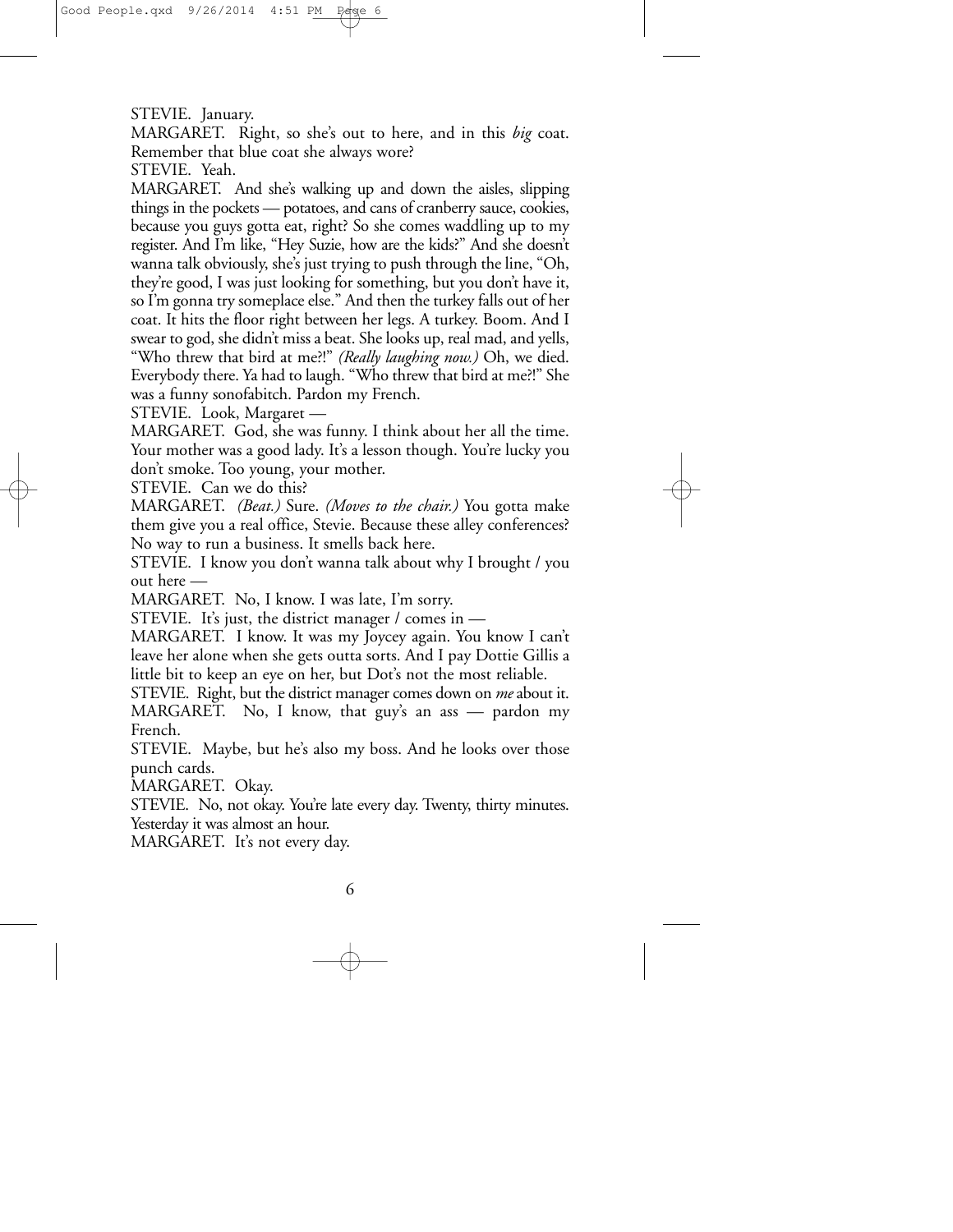STEVIE. Pretty much it is, and that reflects badly on *me*. He wants to know why I can't keep my employees in line.

MARGARET. You have to explain about Joyce. She's in a program, thank god, but that's only so many hours a week. I can't / always —

STEVIE. I explained it to him, but there's only so much / I can —

MARGARET. It's not just me, Stevie. Karen calls in sick every couple days.

STEVIE. Yeah, well, I'm talking to Karen next.

MARGARET. Well, while you've got her out here, you should ask her why she tells everyone you're gay.

STEVIE. *(Beat.)* What?

MARGARET. She says you're gay.

STEVIE. *(More bemused than offended.)* I'm not gay.

MARGARET. I know.

STEVIE. So why does she say that?

MARGARET. Because you go to bingo.

STEVIE. That makes me gay?

MARGARET. I'm just tellin' ya what Karen says to people. You go to bingo a lot. More than I do. More than Karen does.

STEVIE. I like bingo.

MARGARET. Obviously.

STEVIE. Plenty of men go to bingo.

MARGARET. I wouldn't say plenty, but yeah.

STEVIE. Freddy Gleason goes to bingo.

MARGARET. Yeah.

STEVIE. Frank Moore.

MARGARET. Yeah. A few old-timers, but yeah, that's what I've been telling her.

STEVIE. Okay, it doesn't matter.

MARGARET. Are you gonna bring it up with her though?

STEVIE. No, I'm going to say to her exactly what I'm saying to you. The district manager came / in —

MARGARET. She's late a lot more than I am.

STEVIE. Okay.

MARGARET. *And* she says you're gay.

STEVIE. Margaret —

MARGARET. I know you're not gay, and I tell her that, because you're dating what's her name. I don't know if that's supposed to be a secret, or whatever, but everybody knows that. Not Karen, obviously, but everybody knows that.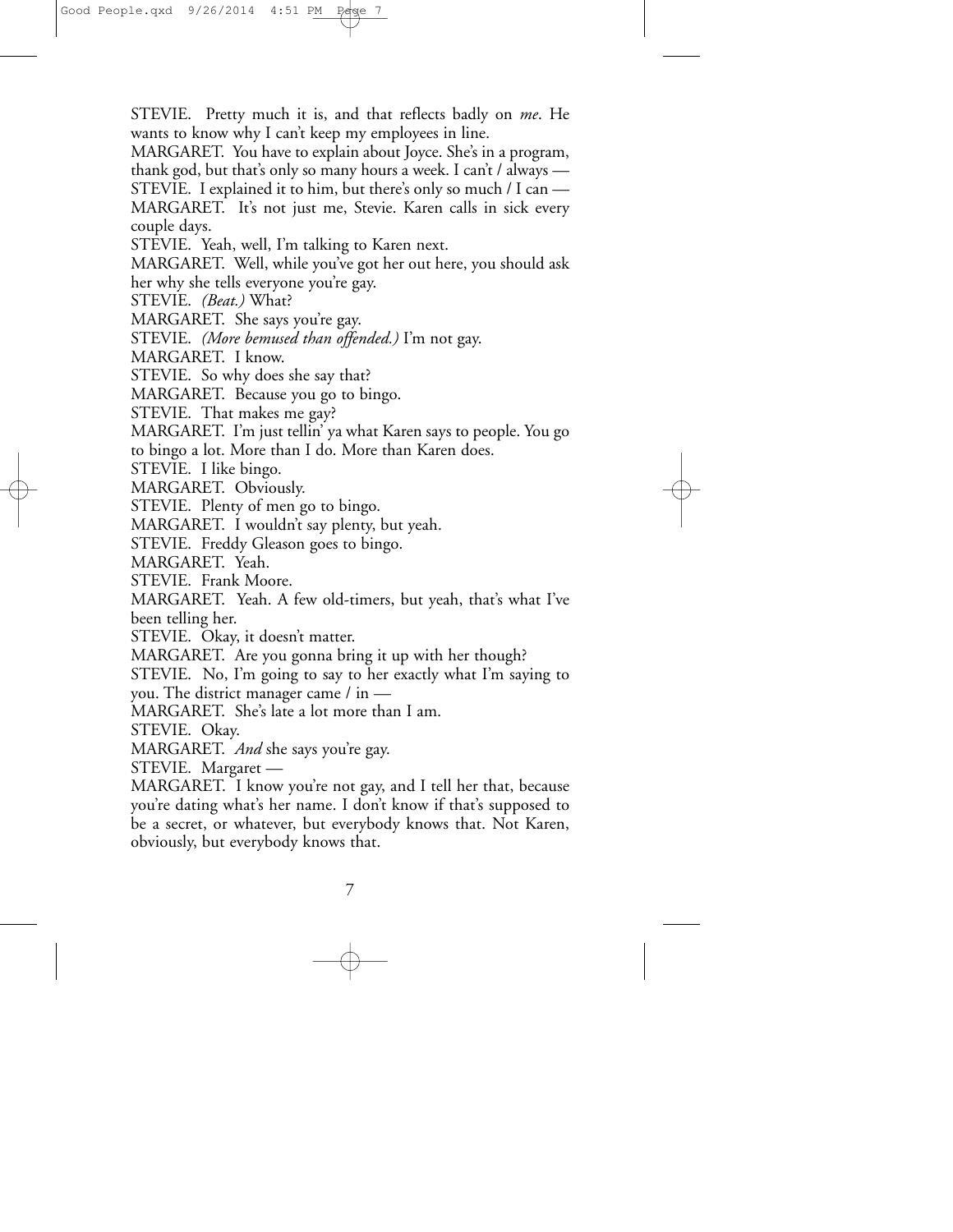STEVIE. Can you listen to me, please? The district manager  $c$ ame  $\ell$  in  $-$ 

MARGARET. Okay, I understand. I've been late, and I won't be anymore. You can tell him I got the warning. *(Heads back inside.)*

STEVIE. *(Stops her.)* No, this isn't a warning. You've *had* warnings. I've given you seven warnings in the last two months.

MARGARET. You know I can't leave Joyce alone. You know that. She's like a baby. And Dottie doesn't always show up when she's supposed to. So what am I / supposed to  $-$  ?

STEVIE. It's not like I have a choice in this. If I don't let you go then *I* get fired.

MARGARET. *(Beat.)* What do you mean, let me go?

STEVIE. I told you it could happen.

MARGARET. Now, come / on —

STEVIE. Every week the district manager comes in to look at those punch cards.

MARGARET. I won't be late again. Tell him I promise.

STEVIE. I cover for you all the time, and he won't have it anymore. He wants me to let you go.

MARGARET. I'll get somebody else to look after Joyce.

STEVIE. That's what you always say.

MARGARET. *(Beat.)* This is about the Chinese girl, isn't it.

STEVIE. *No*, and she's not Chinese.

MARGARET. She might be a little faster at the register, but she makes more mistakes.

STEVIE. First of all, she doesn't make mistakes. / Secondly —

MARGARET. She lives two blocks away! It's easier for her to get here on time!

STEVIE. Margaret, stop.

MARGARET. No, that guy comes in, and looks over your books, and who's getting paid what per hour — !

STEVIE. That's not what this is.

MARGARET. And because I've been here three years, I make a little bit more than the other girls, which costs the company a little bit more money —

STEVIE. You're not reliable.

MARGARET. You can't say that. I might be late once in a while  $but -$ 

STEVIE. They don't want unreliable employees.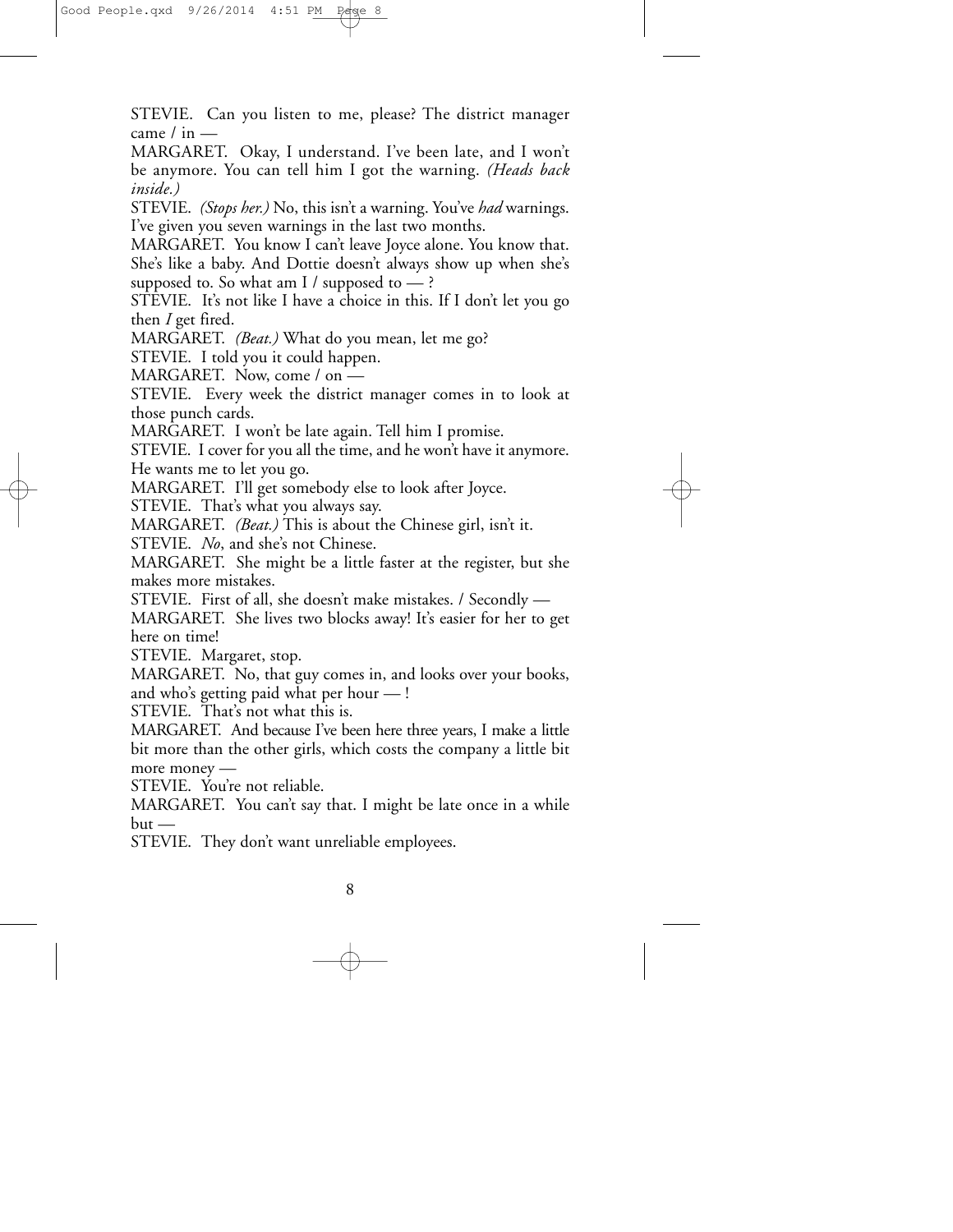MARGARET. This is a *Dollar Store*. Who do they *think* is gonna work here?

STEVIE. Is that what I should tell them?

MARGARET. What they don't want is someone making ninetwenty an hour. And you know that's what this is.

STEVIE. I'll talk to my brother. Maybe he can get you something down at Gillette.

MARGARET. *Gillette?*

STEVIE. I'll call him this afternoon.

MARGARET. That's just your way of getting me out the door.

STEVIE. I'll call Jimmy, I swear to god.

MARGARET. He's not gonna call me in there. Besides, I've been to Gillette, it's all line work. I can't work a line, I'm too old for that. I can't keep up.

STEVIE. I'm trying to help you.

MARGARET. You wanna help me, let me go back to my register. STEVIE. It's not my choice!

MARGARET. *(Beat.)* I'll take a pay cut.

STEVIE. No. A pay cut? Margaret, listen to yourself.

MARGARET. I know the Chinese girl gets eight-sixty an hour, I can make do on that. It'll be tight, but I can do eight-sixty.

STEVIE. It's not about what you get paid.

MARGARET. That is bullshit. Pardon my French. But that is bullshit and you know it. I never asked for those raises. I only got them because you were required by law to give them to me. It wasn't much, god knows — a nickel here, fifteen cents one time — but I knew when I went over nine dollars, you were gonna start looking for an excuse to get rid of me.

STEVIE. You know that's not true.

MARGARET. Well if not you, then the district manager was. Or whoever adds up the numbers. Why pay *me* when you can give minimum wage to Chow Fun?

STEVIE. That doesn't help your case, you know. The racist stuff — MARGARET. What racist stuff? That's her name.

STEVIE. *(Writes something down.)* You know that's not her name. MARGARET. You gonna put that in my file now? How I'm a racist?

STEVIE. You wouldn't even be out here if you weren't late.

MARGARET. And I wouldn't be late if I didn't have to beg someone to watch my daughter! And I wouldn't have to beg someone if I could